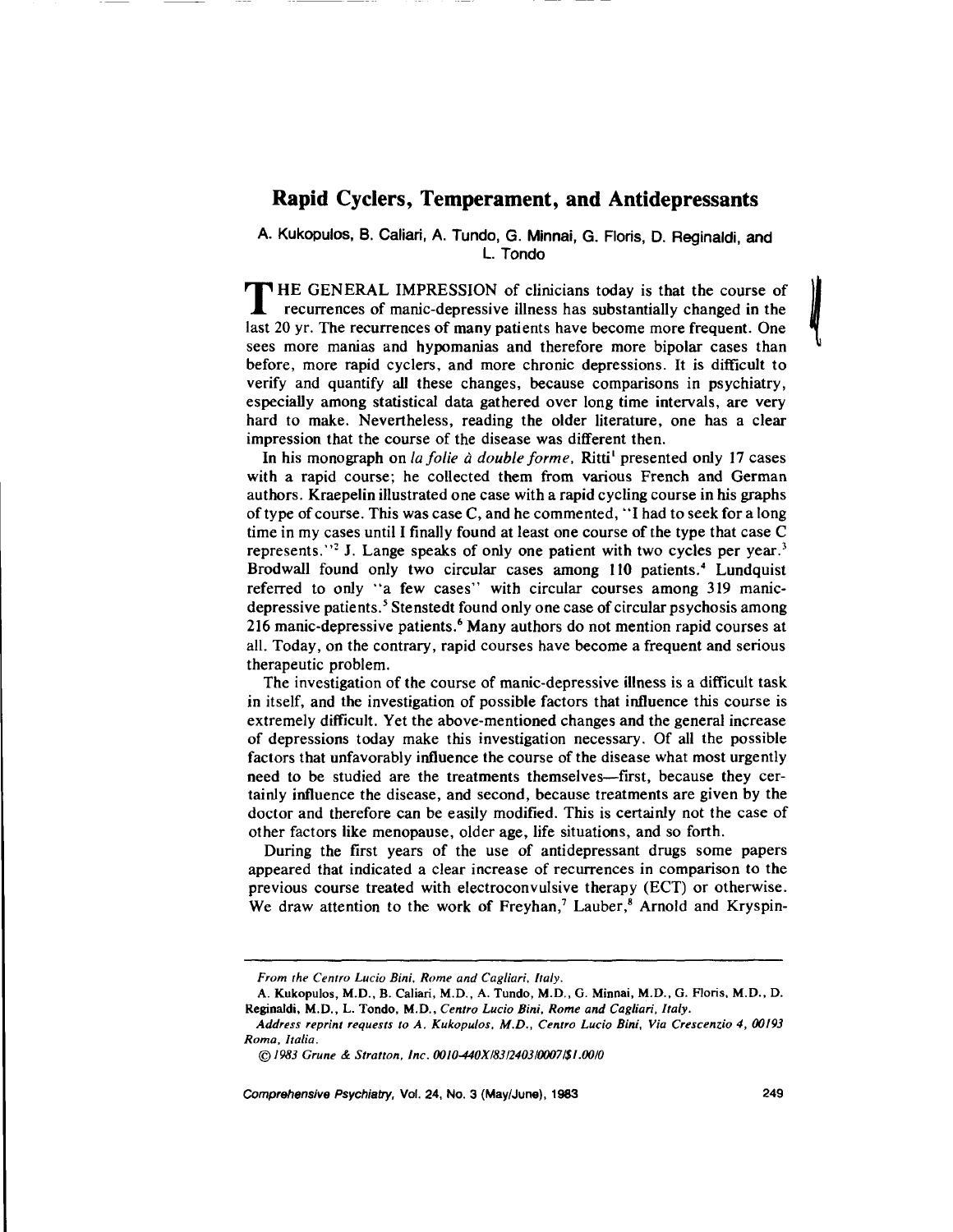KUKOPULOS ET AL.

Exner,<sup>9</sup> and Hoheisel.<sup>10</sup> The last of that series of reports was the good work of Till and Vučković.<sup>11</sup> But these studies were neglected, while on the contrary much work has been done to establish a possible preventive effect of antidepressant drugs. The results of the trials on the prophylactic effect of the antidepressants are controversial. The general opinion today is that antidepressants given as a maintenance treatment are beneficial in monopolar depressive cases, but may trigger manias and hypomanias in bipolar cases. The recent reports of Siris et al,<sup>12</sup> Wehr and Goodwin,<sup>13</sup> and Lerer et al,<sup>14</sup> although they concern a small number of patients. clearly indicate the possibility that tricyclic antidepressants can induce rapid cycling.

In this paper, as in a previous study by our group,<sup>15</sup> we study the onset of rapid cyclicity and the influence of treatments on it. We also try to determine which patients are likely to become rapid cyclers.

#### PATIENTS AND METHOD

Due to the difficulties of the investigation of the course of the disease and its changes, we chose to study a gross change, namely, the change to rapid cyclic course. Following Dunner and Fieve, <sup>16</sup> we consider as rapid cycling a course with four or more affective episodes a year. lt can also be defined as a course with two or more cycles a year. Unipolar rapid cyclers are rare and are probably only apparently unipolar.

Among our manic-depressive patients we found a rapid cycling course in 118 cases whose previous course could be reliably reconstructed. Thirty-two of them were rapid cyclers from the beginning of their illness. The other 86 had at first a different course, which later changed into rapid cyclic. We divided the course of the disease into two parts: the course from the first episode until the onset of rapid cyclicity and the course after rapid cyclicity was established.

ln most of our cases the investigation of the previous course and of the change to rapid cyclicity was based on information gathered from the patients themselves. their families, and available medical records. The rapid cyclic course itself was accurately determined, because the patients were then under our care and were part of this study, which began 4 yr ago. The length of episodes and the length of free intervals of the course prior to rapid cyclicity were measured with some inevitable approximation, which, however, is acceptable in view of the method of this study. which compares the rapid cyclic course and the course prior to it. As will be seen in the results. the difference of length of episodes and lenglh of free intervals is so large that the approximate determinations of length in the previous course cannot invalidate the results.

The detection of mild hypomania in the past is more problematic. It may well be that some cases that we classified as unipolar depressive in their previous course did have mild hypomanic episodes that were not noticed by the patient or his or her family, and could not be recollected as such later. This, too. does not compromise the main results of our study. which is primarily concerned with the acceleration of the course of the disease and only secondarily with the transformation of a unipolar to a bipolar course.

Every efrort was made to establish the treatments these patients received during their previous episodes: Hospital records and prescriptions were the basis of this information. Patients' recollections and family reports were accepled whenever they seemed reliable. The compliance of the patients to the prescribed medication cannot be monitored retrospectively, which is a shortcoming of our method.

We recorded as depressive phases those episodes in which the depressive symptoms required hospitalization or outpatient treatment or which impaired the patient's working, and social activities.

We recorded as hypomanias those episodes characterized by elevated mood or irritability. hyperactivity, and decreased need of sleep, but the patients' behavior was not disturbed enough to require hospitalization.

We recorded as manias those episodes of psychomotor excitement that required hospitalization.

250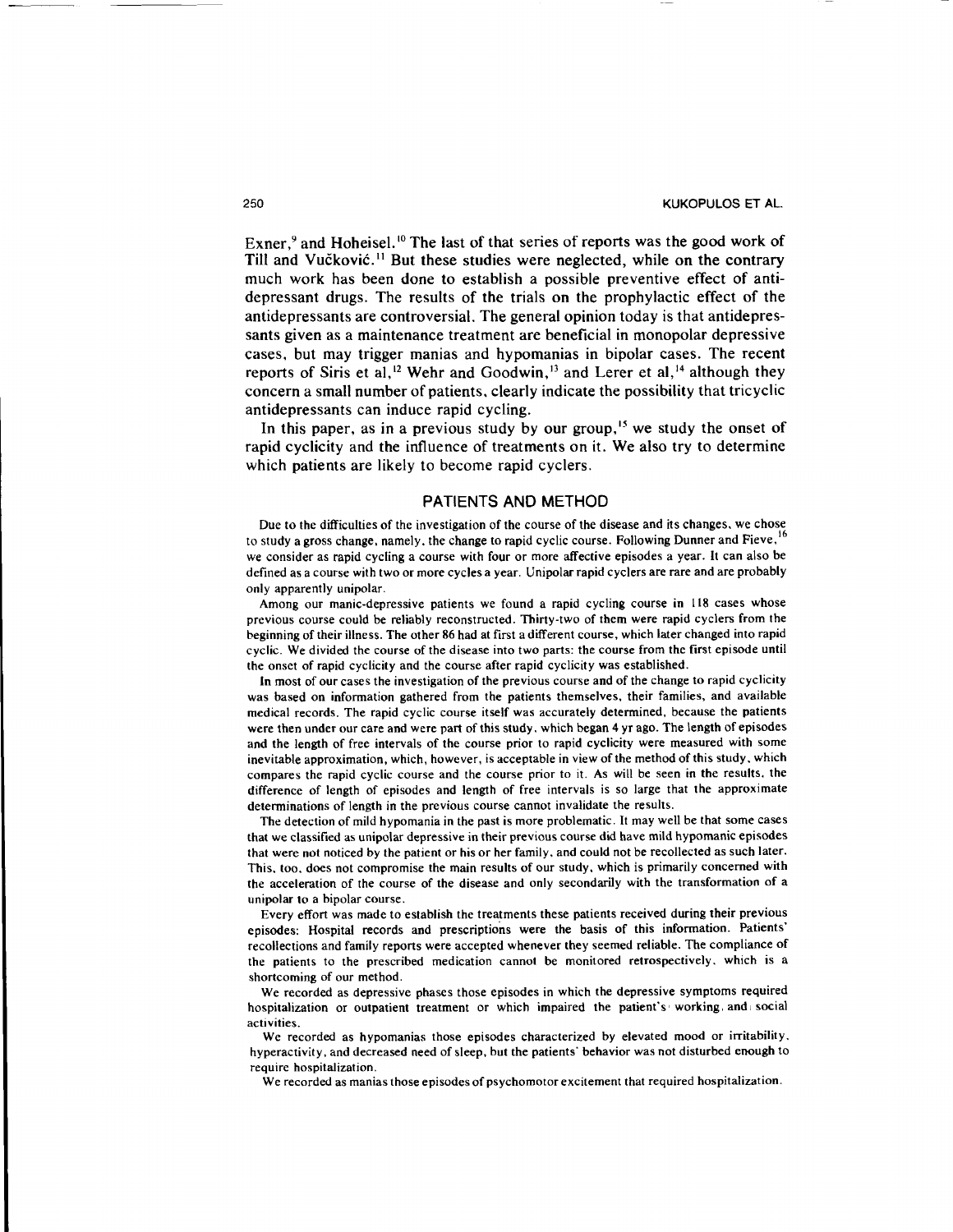#### RESULTS

## Rapid Cyclicity From the Beginning

Thirty-two patients (10 men and 22 women) had a rapid cyclic course from the beginning. The age at first episode was 40.2 and 37.6 yr, respectively, and the disease had lasted 4.8 and 6.7 yr. The number of episodes per year was 8 and 7.7, respectively. Three patients (l man and 2 women) had a unipolar depressive course, 26 (8 men, and 18 women) had a bipolar II (BPII) course, and 3 (l man, and 2 women) had a bipolar I (BPI) course.

## Rapid Cyclicity Wth a Ditferent Previous Course

Eighty-six patients (26 men and 60 women) had a different course before becoming rapid cyclers. This previous course had lasted 12.6yr for men and 9.7 yr for women. The rapid cyclic course had lasted 4.6 and 4.4yr, respectively. The number of episodes per year during the previous course was 0.8 for men and 0.7 for women. The number of episodes per year during the rapid cyclic course was 6.8 and 7.0, respectively.

The great difference in frequency of recurrences between the previous course and the rapid cyclic course of these patients is remarkable. The average age at first episode was 3l for both men and women, and the average age at onset of rapid cyclicity was 43 and 41, respectively. It is noteworthy that these last two ages are close to the average age at the first episode of the cases that were rapid cyclers from the beginning (42.4 for men, and 37.6 for women).

The polarity of the course of these 86 rapid cyclers was: 6 (l man and 5 women) were unipolar depressive,65 (17 men and 48 women) were BPII, and l5 (8 men and 7 women) were BPL In their previous course, 42 patients (12 men and 30 women) had two or more depressions,2S(6 men and 22 women) had a depression-hypomania course, and l6 (8 men and 8 women) had other types of bipolar cycles.

Different from our previous work,<sup>15</sup> in the present study, we consider the depression after which rapid cyclicity started as part of the previous course; indeed, it occurred after a long interval and rapid cyclicity started afterward. It should be added that in the majority of the original unipolar cases, the later depressions were followed by hypomania, and then rapid cyclicity was eventually established. The large percentage of cases with an initial depression-hypomania cycle or that were transformed into this type of cycle before becoming rapid cyclers should be emphasized. This type of cycle is the predominant one before and during rapid cyclicity.

### Antidepressant Drugs and the Change of Course

In the majority of cases the change of the previous course into rapid cyclic coincided with antidepressant drug treatments. All the current antidepressant drugs (MAOI, tricyclics, tetracyclics. sulpiride. nomifensin, and mianserin) were found to have coincided with the beginning of rapid cyclicity. Fifty-two patients ( l2 men and 40 women) had no specific antidepressant drug treatments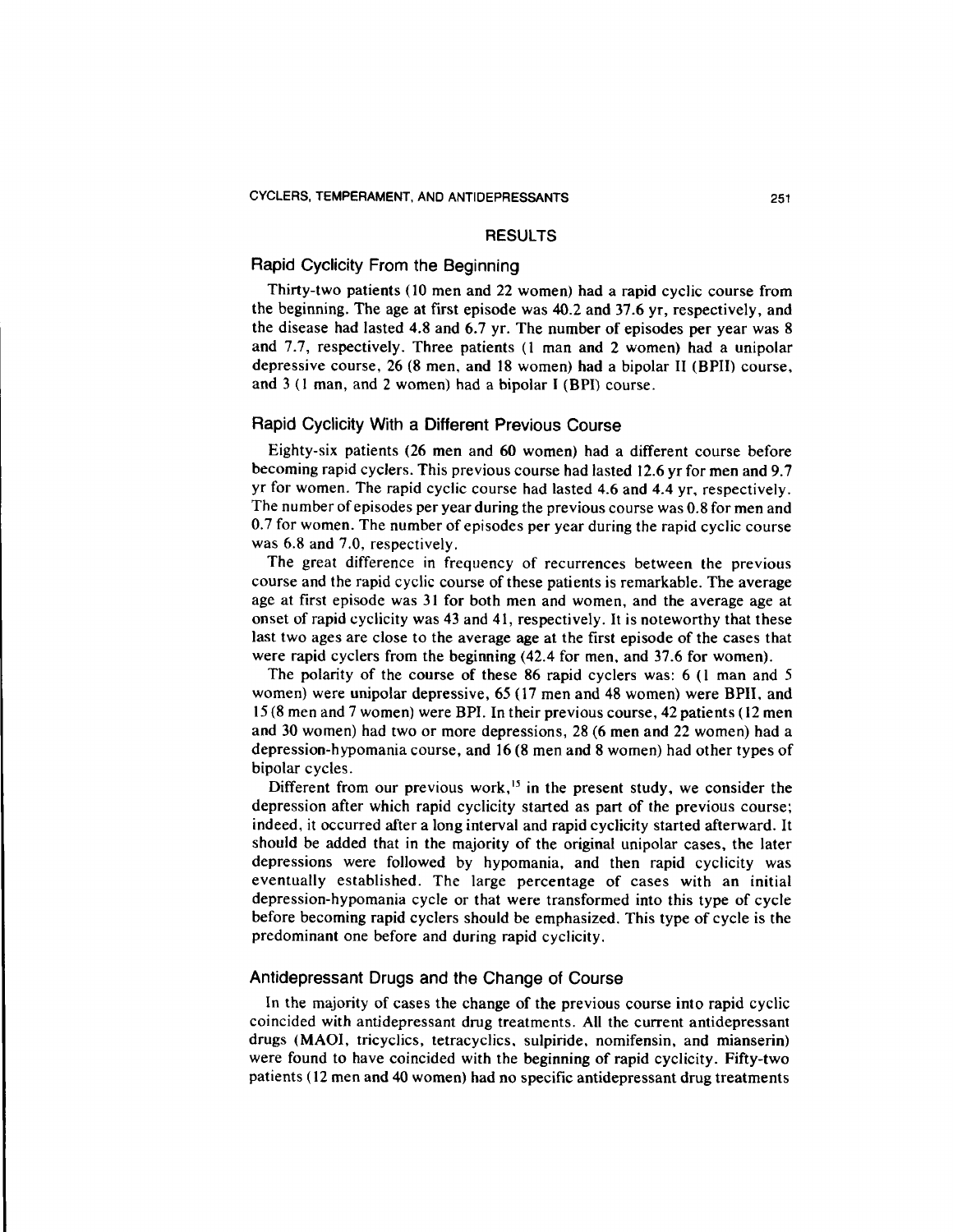during their previous episodes: they had psychotherapy or mild anxiolytics or their episodes had been treated only with ECT or they had no treatment at all.

The number of episodes during the previous period of the disease was 0.8 per year, whereas after the beginning of treatments with antidepressant drugs the number of episodes was 6.5 per year.

In 17 cases drug treatments were maintained over one or more free intervals. In 33 cases the transformation of the course took place within the first year after antidepressant drugs were begun; in 14 cases, during the second year: and in 5 cases, after longer periods (3, 3, 3, 6, l0 yr) of repeated or continuous drug treatment. We include these last 5 cases because their previous course without antidepressants consisted of long depressive episodes and long free intervals. The gradual increase of the frequency of episodes and the shortening of the episodes and intervals occurred during treatments with high doses of antidepressants and high maintenance doses during the free intervals.

In 15 women the change of the course coincided with menopause.

The common feature of the transformation of previous courses into rapid cyclic ones was the appearance for the first time in the course of the disease of a hypomanic episode after the depression, or the accentuation of a hypomania that had been of a milder intensity in previous recurrences. It was after one or more such depression-hypomania cycles (more rarely, depression-mania) that the following depression occurred without interval and that continuous circularity was established.

## PREMORBID TEMPERAMENT

When we studied the patients with rapid cyclic course, we were impressed by their premorbid temperament: in fact, most of them were hyperthymic or cyclothymic. We therefore decided to collect all possible information about the temperament of our patients before the onset of their illness. Thus, our study is entirely retrospective and is based on descriptions given by the patient and his or her family. We investigated the temperament in its two basic components-drive and mood. In this we follow Kretschmer<sup>17</sup> and consider these two components as varying between the two poles of high and low drive and high and low mood. We evaluated drive by amount and variety of working activity, range of interests, ambition, degree of liveliness, and general life-style. Mood was established through descriptions of prevailing mood, tendency toward optimism or pessimism, and degree of expansiveness.

We classified temperament as cyclothymic, hyperthymic, normothymic, and dysthymic. This corresponds to the classical typology of Kraepelin and Schneider. While they describe pathologic affective temperaments and personalities, we refer to conspicuous variations of drive and mood that do not necessarily result in abnormal behavior. Indeed, the majority of our patients were considered as having normal personalities, although their temperamental traits were noticeable.

## Cyclothymic Temperament

People with a cyclothymic temperament were those who had clear, sustained oscillations of drive and mood that can last hours, days, or months but which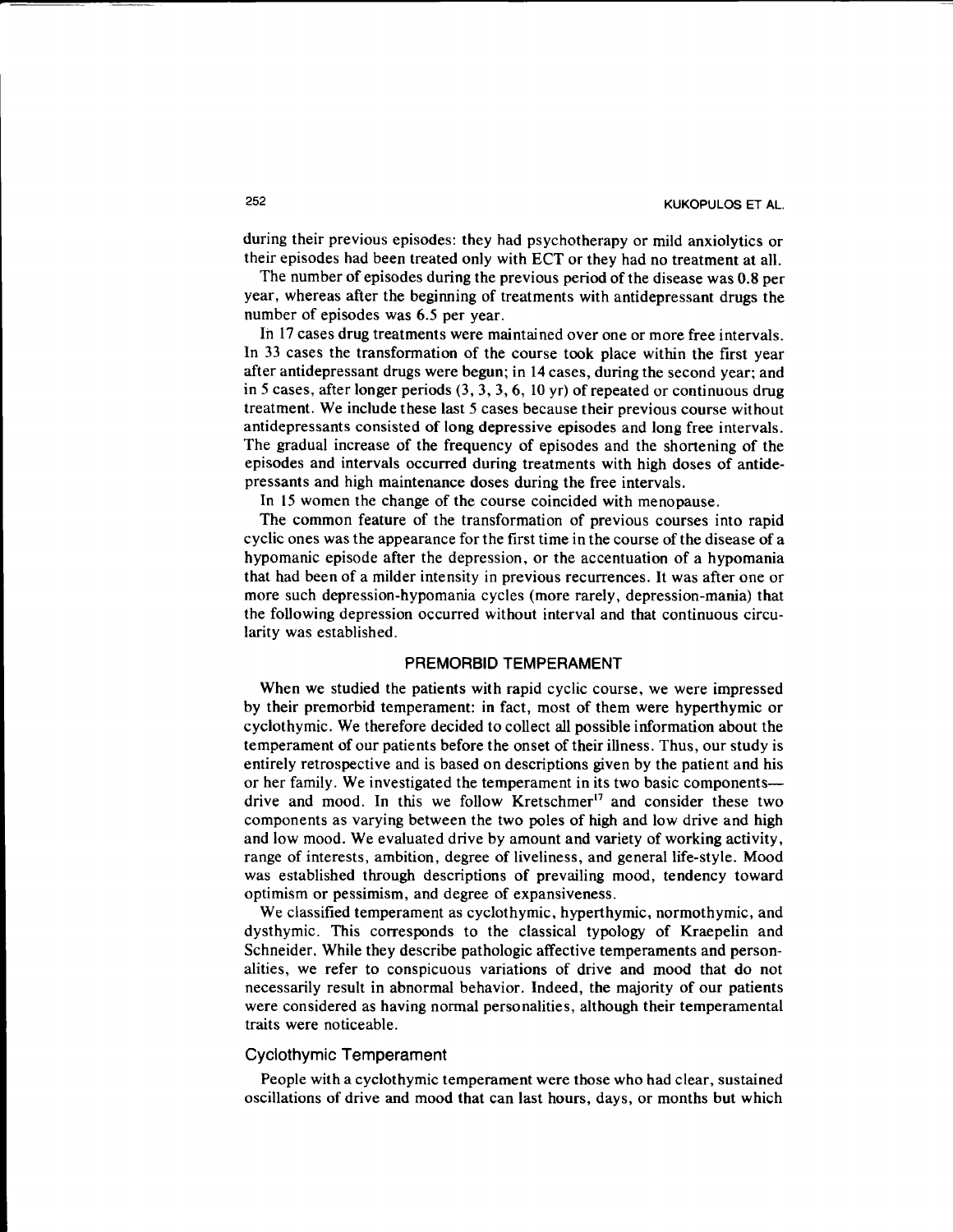#### CYCLERS, TEMPERAMENT. AND ANTIDEPRESSANTS

never reach the prolonged severity of an affective episode. Oscillations of long duration may have a seasonal pattern, the most frequent of which are elevated mood and drive in spring and summer and lowered mood and drive in autumn and winter. These highs and lows are often reflected in scholastic attainment. When clear-cut manic-depressive phases appear later in life, they follow the same seasonal pattern. Oscillations of short duration can be spontaneous or reactive. The latter are intense, sustained emotional reactions, often disproportionate to their cause. The cyclothymic nature of these reactions is shown by the presence of many other spontaneous oscillations.

## Hyperthymic Temperament

People with a hyperthymic temperament were those who were full of drive, hyperactive, lively, optimistic, cheerful, and expansive. In most cases hyperactivity was associated with cheerfulness, optimism, and expansiveness. In some cases not all these features were always present; in such cases we put the emphasis on drive and activity, and classified them as hyperthymic even if the other features were absent.

#### Normothymic Temperament

People with a normothymic temperament were those who had average activity within their social setting and whose mood was unremarkable.

## Dysthymic Temperament

People with a dysthymic temperament were those who had limited drive and activity and who were pessimistic and withdrawn, Most of them were also anxious, insecure, overscrupulous, and indecisive.

In a few cases apprehensiveness and easily brought on anxiety were combined with striking hyperactivity: we classified these as hyperthymics.

We diagnosed as suffering from cyclothymia those cyclothymics who came under our care because their mood variations troubled their lives. They correspond to the cyclothymic temperamental disorder described by Akiskal.<sup>18</sup>

Of our ll8 rapid cyclers, 52(44%) (15 men and 37 women) had acyclothymic premorbid temperament. Another 52 (15 men and 37 women) had a hyperthymic temperament. Six patients  $(5\%)$ , (1 man and 5 women) had a dysthymic temperament, and  $8(7%)$  (5 men and 3 women) were normothymic.

We examined separately the premorbid temperaments of those who were rapid cyclers from the beginning and of those who became rapid cyclers later. We found that the former had a much higher percentage  $(66%)$  of premorbid cyclothymic temperament and a lower percentage (28%) of premorbid hyperthymic temperament than patients who became rapid cyclers later  $(36\%)$ cyclothymics and 50% hyperthymics). This probably shows that cyclothymic temperaments have a greater tendency to become spontaneous rapid cyclers when their mood oscillations become pathologic than the hyperthymic temperaments, upon which the action of antidepressants is needed more in order for them to become rapid cyclers. The substantial number (36%) of rapid cyclers with premorbid cyclothymic temperament and a different previous course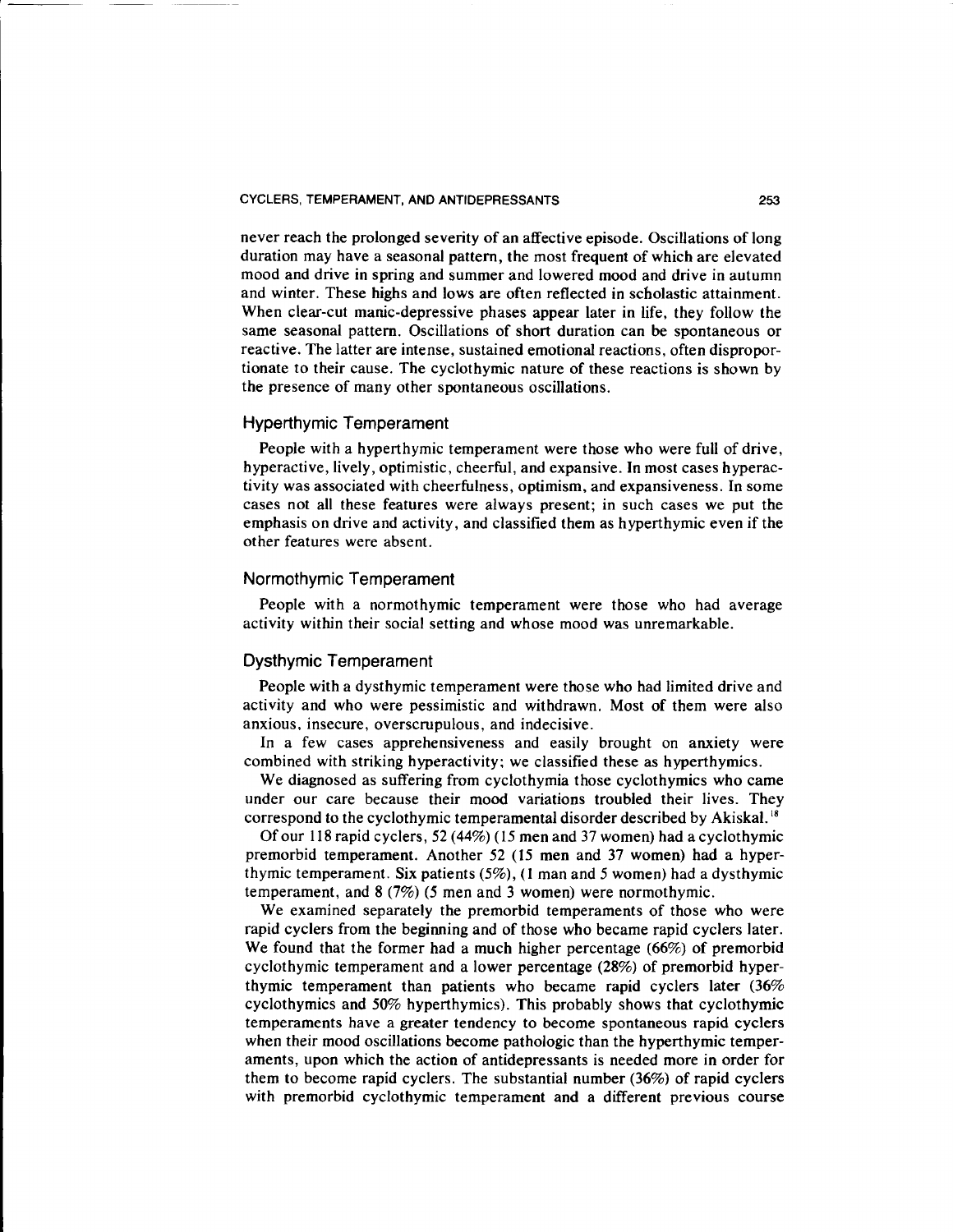shows. however, that many cyclothymics also need the action of antidepressants to become rapid cyclers.

## CLINICAL PROBLEMS

The possibility that in some manic-depressive patients antidepressants can worsen the further course of the disease raises the questions of how they should be treated and how antidepressants should be administered. Above all. these questions concern patients with a premorbid cyclothymic or hyperthymic temperament and patients who have had a postdepression hypomania. Concern about the future course of the disease of these patients should prevail over the need of immediate clinical success. In this respect, the ideal treatment should be to allow the depression to end spontaneously: anxiolytics and sleeping medication may be given. In fact, when the depression is neither severe nor dangerous, it is possible to let it finish by itself. Of course. most patients who seek psychiatric help need prompt treatment. Risk of suicide, severe sufferings. and the possiblity of a long-lasting depression make treatment necessary. ECT is certainly a good alternative to antidepressant drugs, but many patients refuse it, many psychiatrists do not use it or do so reluctantly, and in some places it is practically prohibited. It must be clearly stated, however, that ECT is not only far more effective than antidepressant drugs, but the free intervals following it are much longer. The data of Hoheisel,<sup>10</sup> Bratfos and Haug,<sup>19</sup> Till and Vučković, $<sup>11</sup>$  and this paper confirm this.</sup>

Nevertheless, in many cases the only choice is antidepressant drugs. In these cases, and when there is the danger of an acceleration of the course, antidepressants should be used with caution. Unnecessarily high doses should be avoided, because the higher the doses are, the greater is the possibility of postdepression hypomania. The combination of antidepressant drugs with ECT is sometimes used. We have observed that this combination provokes more hypomanias than do these treatments given separately.

Probably different antidepressants have different capacities to provoke mania or hypomania. We have no data to support this, but our clinical impression agrees with van Scheyen and van Kammen,<sup>20</sup> who found clomipramine more active than amitriptyline in inducing postdepression mania.

It is most important to lower the antidepressant dosage when the depression improves and to stop it as early as possible. The widespread practice of consolidating the recovery by continuing antidepressants for weeks or months beyond the end of the depression should be avoided. They can activate, intensify. and maintain hypomanias, but eventually a new depression will follow.

In the present state of antidepressant therapy, lithium is of decisive importance in preventing the acceleration of the course of the disease. ln previous papers,  $2^{1-23}$  we discussed the poor response to lithium of patients with a course of depression-hypomania-free interval and of patients with a rapid cycling course, as well as the therapeutic procedure to follow in these cases. We emphasize the importance of the prevention of the postdepression hypomania, but this is difficult as long as the depression ends under the action of antidepressants, and especially when they cause a switch from depression to hypomania. The advisable procedure is to achieve an early suppression of the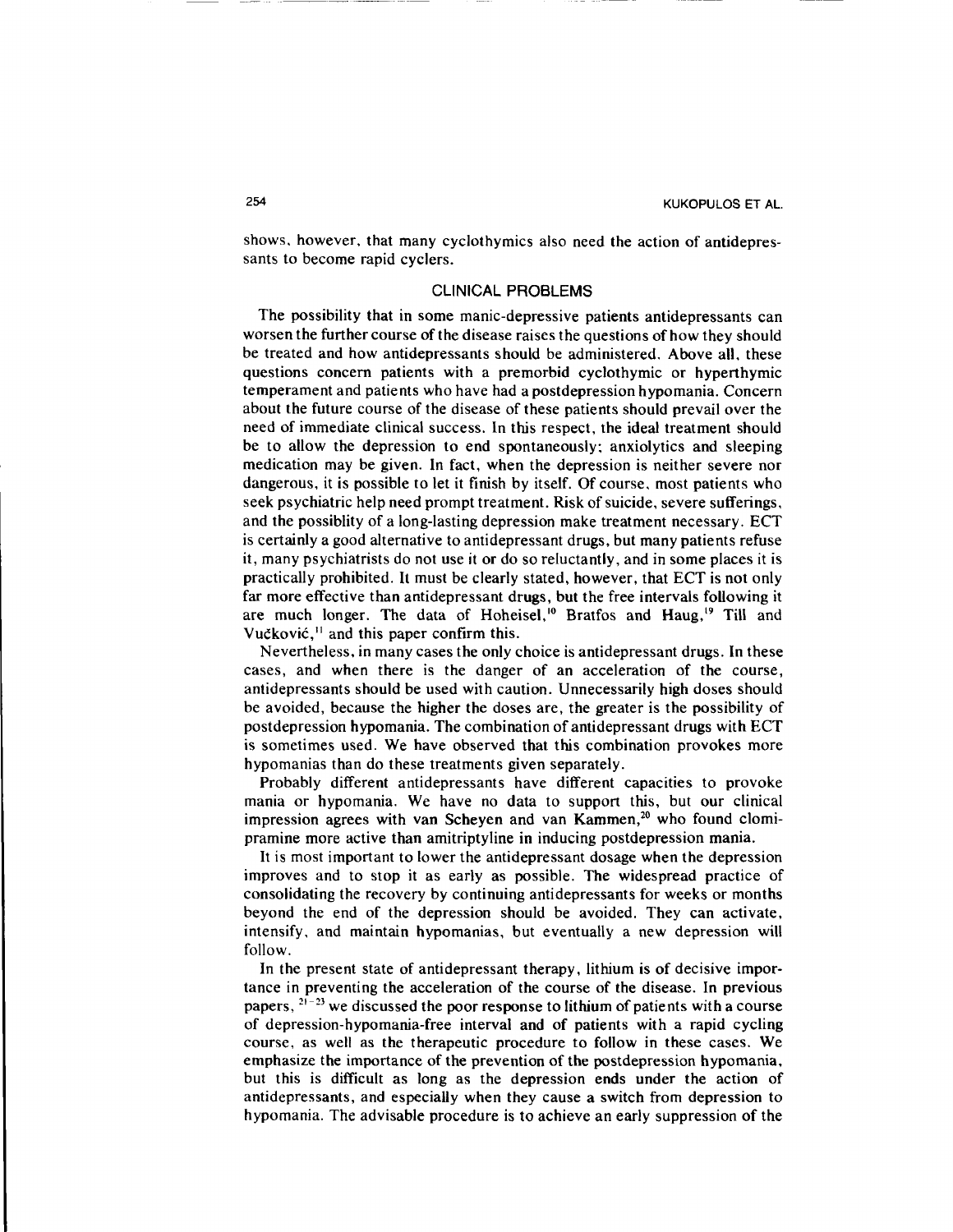hypomania by stopping antidepressants and increasing the lithium dose. This will attenuate the following depression. Maintenance of this procedure, over a number of episodes if necessary, will attenuate and shorten the depression to a point where it will be possible to let it finish spontaneously and allow lithium to exert its full prophylactic effect.

## HOW FREQUENT IS THE RAPID CYCLING COURSE TODAY?

To determine how many patients with recurrent affective disorders have a rapid cycling course, we examined our records of the last 3 yr. To avoid accumulation of special cases from past years, we included in our material only those patients who came under our care for the first time during the last 3 yr either as outpatients at the Centro Lucio Bini in Rome or as inpatients at the Belvedere Montello hospital.

We used the criterion of at least two distinct affective episodes. Those with at least two depressions we classified as unipolar. We classified those with at least one depression and one mania as BPI. Those with at least one depression and one hypomania were classified as BPIL The patients who at the time of the first consultation had a course of at least four affective episodes per year were classified as rapid cyclers.

Patients with distinct past episodes but who at the time of the first consultation suffered from depression that had lasted more than 2 yr were classified as chronic depression. We classified as cyclothymia the condition of alternating affective disorders of depressive and excitatory type, none of which, however, reached the prolonged severity of affective episodes. We excluded first depressions to make sure that all the patients selected suffered from recurrent affective disorders.

Of a total of 501 manic-depressive patients, l5l (30%) were unipolar depressives, 105 (21%) were BPI, 103 (20.5%) were BPII, 47 (9%) suffered from chronic depression, 15 (3.5%) suffered from cyclothymia, and 80 (16%) were rapid cyclers.

It is important to note the high percentage of patients with rapid cycling course. By using the criterion of the first outpatient consultation with us or the first hospitalization at our facility, we have avoided some bias in selection. Yet we think that this percentage is substantially higher than what could be found in a truly unselected population of affective patients. The overestimation of rapid cyclers among our patients is due to the frequent changes of their physicians by these patients in an attempt to find a remedy for their frequent recurrences. We believe, however, that our percentages approximate the kind of affective population that psychiatrists have to deal with today.

Our finding of 16% of rapid cyclers among manic-depressive patients is much higher than any finding in the older literature. This finding further supports the results of this paper, which show that the use of antidepressant drug treatments increases the frequence of recurrences in many patients.

#### **DISCUSSION**

Doubts could arise about the causal connection between the transformation of the course of the disease and the antidepressant treatments, but this connection becomes clear when the antidepressants are suspended during a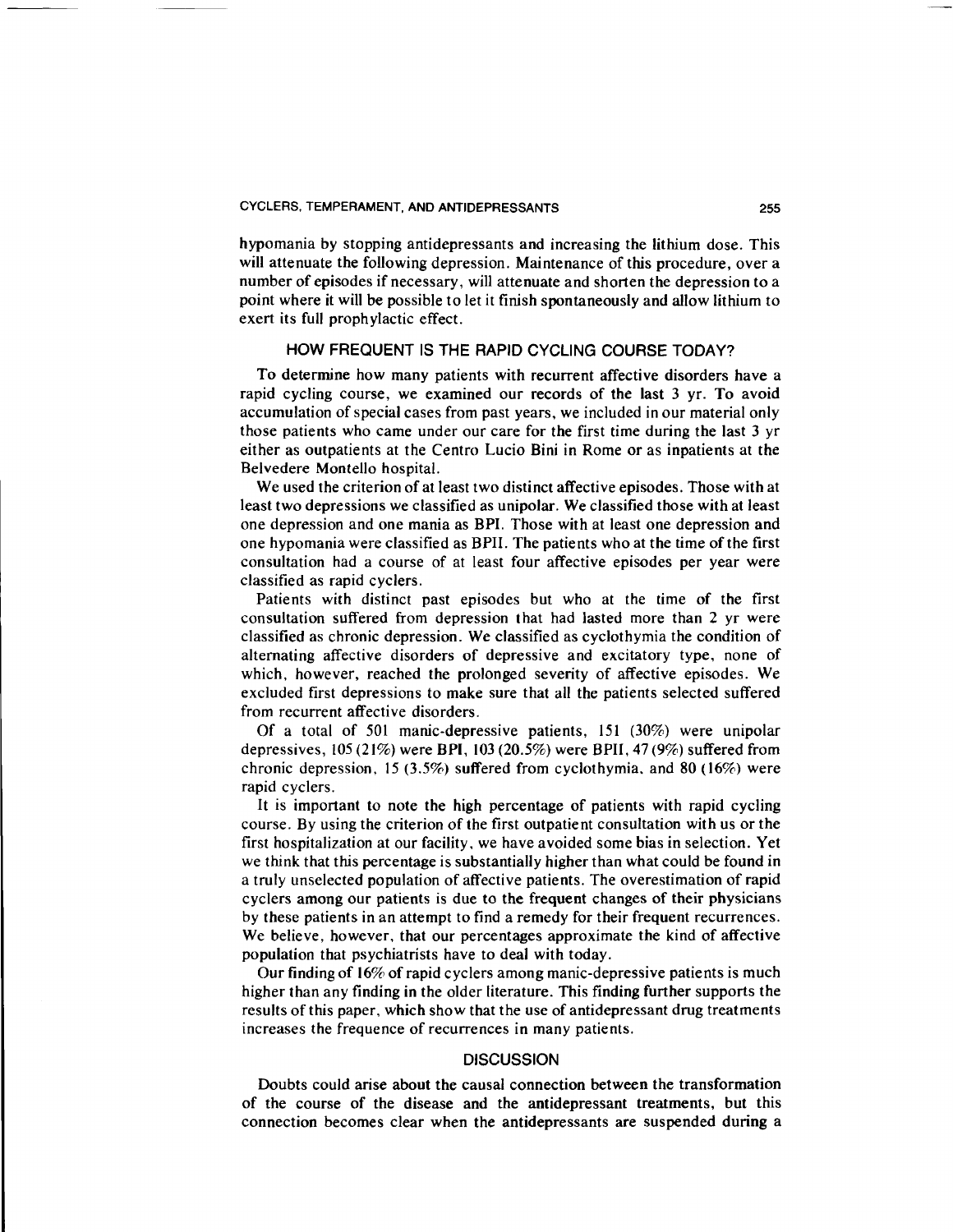rapid cyclic course: the phases become as long as they were in the previous course. In a smaller number of cases rapid cyclicity continues beyond the suspension of antidepressants. The cause of this difference is unclear.

It is obvious that not all depressions treated with antidepressant drugs undergo an acceleration of their course. Our material shows that those patients who tend to develop a hypomania after depression are the most likely to undergo an acceleration under the action of antidepressants. Patients with a hyperthymic or cyclothymic temperament clearly have this tendency. We think that these highly energetic persons have times of latent hypomania, which is intensified by antidepressants. The same is true for mild hypomanias of the cyclothymic temperament. Akiskal<sup>18</sup> found that 11 of 25 cyclothymic patients who were treated with tricyclics experienced hypomania. We believe that this intensification of hypomanic processes will, in turn. accentuate the depressive oscillation that follows, which otherwise would have passed unperceived or would not have taken place at all. We derive this hypothesis from the clinical fact that most manias are followed by a depression. At this point the question should arise as to why an intensified hypomania precipitates the following depression in advance. As little is known about the underlying chemical processes, this question cannot be answered. It is conceivable. however, that the energetic processes that sustain a mild hypomania or the free interval of a very active person are depleted more rapidly when they are intensified, and the free interval ends more quickly.

The observation that rapidly alternating episodes may follow the first appearance of hypomania under the action of antidepressants was first made by Arnold and Kryspin-Exner.<sup>9</sup> They called this change of the course Labilisierung, which means destabilization of the affective functional level. They considered it a form of chronification. Till and Vučković<sup>11</sup> state that of the 60 patients who showed an increase of frequency of recurrences during antidepressant treatment, ll underwent this Labilisierung.

The fact, however, that many rapid cyclers had a premorbid cyclothymic temperament shows that a pattern of short. alternating affective oscillations already existed in many of these patients and antidepressants only activated it. For the other patients the shortening of the depression and the activation of the following hypomania through antidepressants are the changes that lead to rapid cyclicity.

It certainly seems paradoxical that a treatment that is therapeutic for depression can worsen the further course of the disease through the same therapeutic action. But if we consider more carefully the effects of these treatments on the disease, we can conclude that this therapeutic action is a very peculiar one. We shall mention two clinical facts: First, a depression is sometimes spontaneously followed by a mania or a hypomania. This evolution is not prevented by the antidepressant treatment, and, as a matter of fact, is accentuated by it. Second, in continuous circular cases the mania (or hypomania) alternates with depression without a real free interval between them. A few weeks of well-being often separates the two phases as a transition from one to the other. A successful antidepressant treatment shortens the depressive phase, but no free interval follows. The opposite phase is just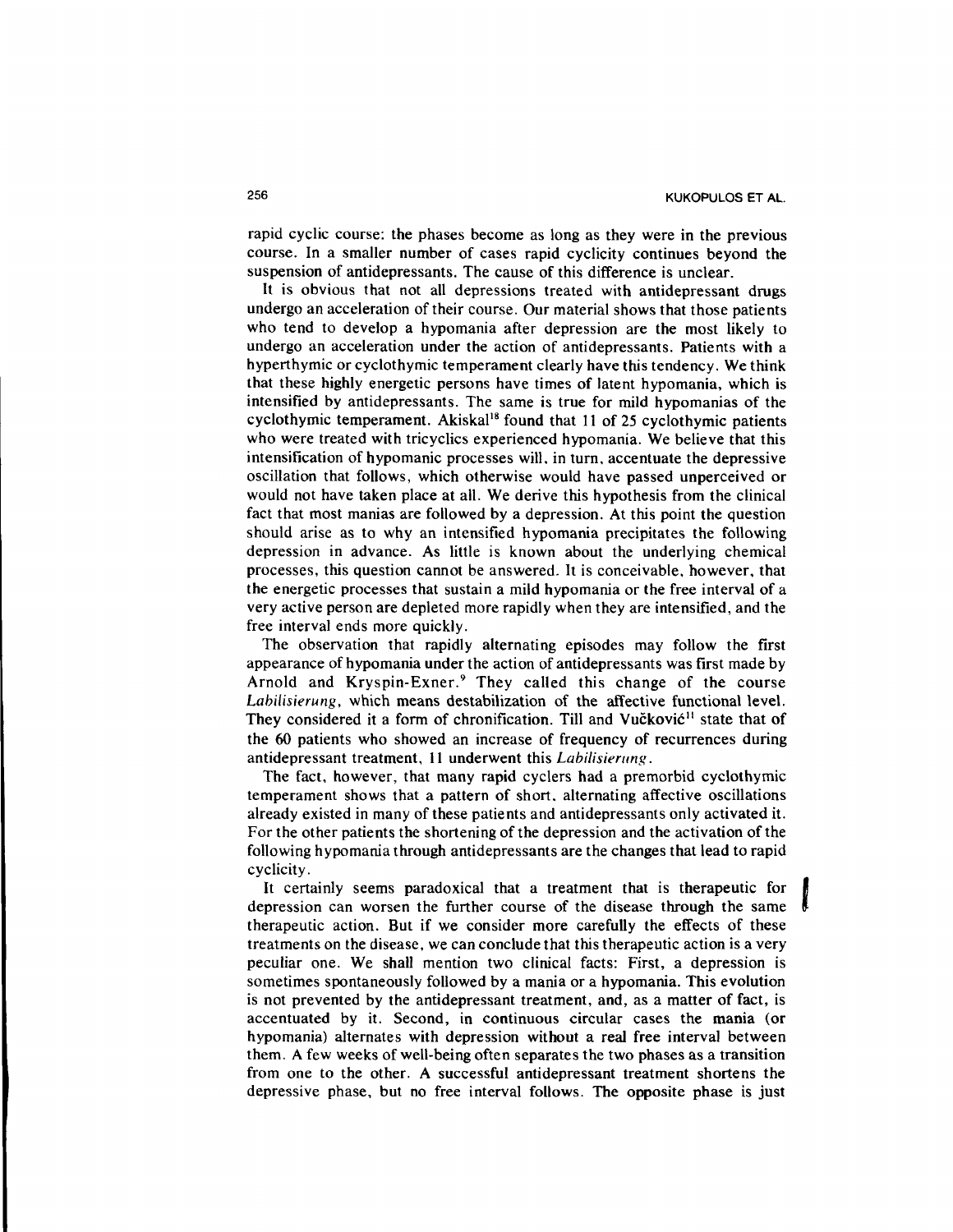anticipated and starts immediately after the depression. This is a unique example in medicine, in which a therapeutic effect does not prevent but rather favors the subsequent evolution of the disease. This peculiar effect must mainly depend upon the peculiarity of what we call manic-depressive disease, but it certainly also depends upon the peculiarity of antidepressants, which seem to accelerate the underlying chemical processes ratber than act against them.

Helmchen<sup>24</sup> points to "the probability that the regions and/or means of influence of antidepressant prophylaxis are different from those of antidepressant therapy." It is meaningful that the only proved prophylactic drug against depression is lithium, and the only certain therapeutic action of lithium is its antimanic one. On the contrary, antidepressants intensify the manic process and, by doing so. favor the onset of new depressions.

Depressions seem to have increased in our time. A fundamental question is whether this increase is due to a greater number of people who suffer from depression or to an increased number of recurrences of each depressed patient. Our observations indicate that the number of recurrences has increased in a certain number of patients and that antidepressant drugs may well be the cause.

Our conclusions must be taken as tentative because of the limitations of the method of our investigation. The importance of this subject certainly requires further research.

## **REFERENCES**

Double Forme. Paris, Octave Doin, 1883<br>2. Kraepelin E.: Psychiatrie (7 Au-

isch-depresssive Konstitution, in Bimke 0 (ed): Handbuch der Geisteskrankeiten, (ed): Handbuch der Geisteskrankeiten, Einfluss der thymoleptischen Behandlung Band 6. Spezieller Teil II. Berlin, auf den Verlauf endogener Depressionen.

manic-depressive psychosis. Acts Psych Rapid cycling affective disorder during<br>Neurol 22:195-210, 1941 imipramine treatment: A case report. Am

5. Lundquist G.: Prognosis and course J Psychiatry 136:341-342, 1979<br>manic-depressive psychoses. Acta 13. Wehr TA, Goodwin FK: Rapid in manic-depressive psychoses. Acta Psych Neurol, Suppl  $35:1-96$ , 1945

depressive psychosis. Acta Psychiatr<br>Scand 79:1-111, 1952

atrischen Behandlung der Depressionen. by antidepressant. Br J Psychiatry 137: Nervenarzt 31:112-118, 1960

Krankheitsdauer unter Behandlung mit al: Rapid cyclers and antidepressants.<br>Psychopharmaka. Nervenarzt 35:488- Pharmacopsychiatry 16:119-123, 1981 Psychopharmaka. Nervenarzt 35:488-491, 1964 16. Dunner DL, Fieve RR: Clinical fac-

Frage der Beeinflussung des Verlaufes des ure.<br>manish-depressiven Krankheitsgesche- 1974 manish-depressiven Krankheitsgeschehens durch Antidepressiva. Wiener 17. Kretschmer E: Medizinische Psy-

1. Ritti A.: Traité Clinique de la Folie à Medizinische Wochenschrift 45/46:<br>puble Forme. Paris, Octave Doin. 1883 929-934, 1965

2. Kraepelin E.: Psychiatrie (7 Au- 10. Hoheisel HP: Zur Frage der Ver-<br>flage), Band II. Leipzig, Barth, 1904, p 570 kürzung von Intervallzeiten psychopharflage), Band II. Leipzig, Barth, 1904. p570 kürzung von Intervallzeiten psychophar-<br>3. Lange J.: Die endogenen und reakti- makologisch behandelter phasischer 3. Lange J.: Die endogenen und reakti- makologisch behandelter phasischer ven Gemütskrankheiten und die man- Psychosen. Nervenarzt 37:259–263, 1966

Psychosen. Nervenarzt 37:259-263, 1966<br>11. Till E. Vucković S: Über den

oringer, 1928, p 181 Int Pharmacopsychiatry 4:210-219, 1970.<br>4. Brodwall O.: The course of the 12. Siris SG, Chertoff HR, Perel JM: 12. Siris SG, Chertoff HR, Perel JM: imipramine treatment: A case report. Am J Psychiatry 136:341-342, 1979

Sych Neurol, Suppl  $35:1-96$ , 1945 cycling in manic-depressive patients in-<br>6. Stenstedt A: A study in manic- duced by trycyclic antidepressants. Arch duced by trycyclic antidepressants. Arch<br>Gen Psychiatry 36:555-559, 1979

14. Lerer B, Birmacher B, Ebstein RP, 7. Freyhan FA: Zur modernen psychi- et al: 48-hour dopressive cycling induced

8. Lauber H: Studie zur Frage der 15. Tondo L, Laddomada P, Serra G, et rankheitsdauer unter Behandlung mit al: Rapid cyclers and antidepressants. Int

9. Arnold OH, Kryspin-Exner K: Zur tors in lithium carbonate prophylaxis fail-<br>rage der Beeinflussung des Verlaufes des ure. Arch Gen Psychiatry 30:229–233,